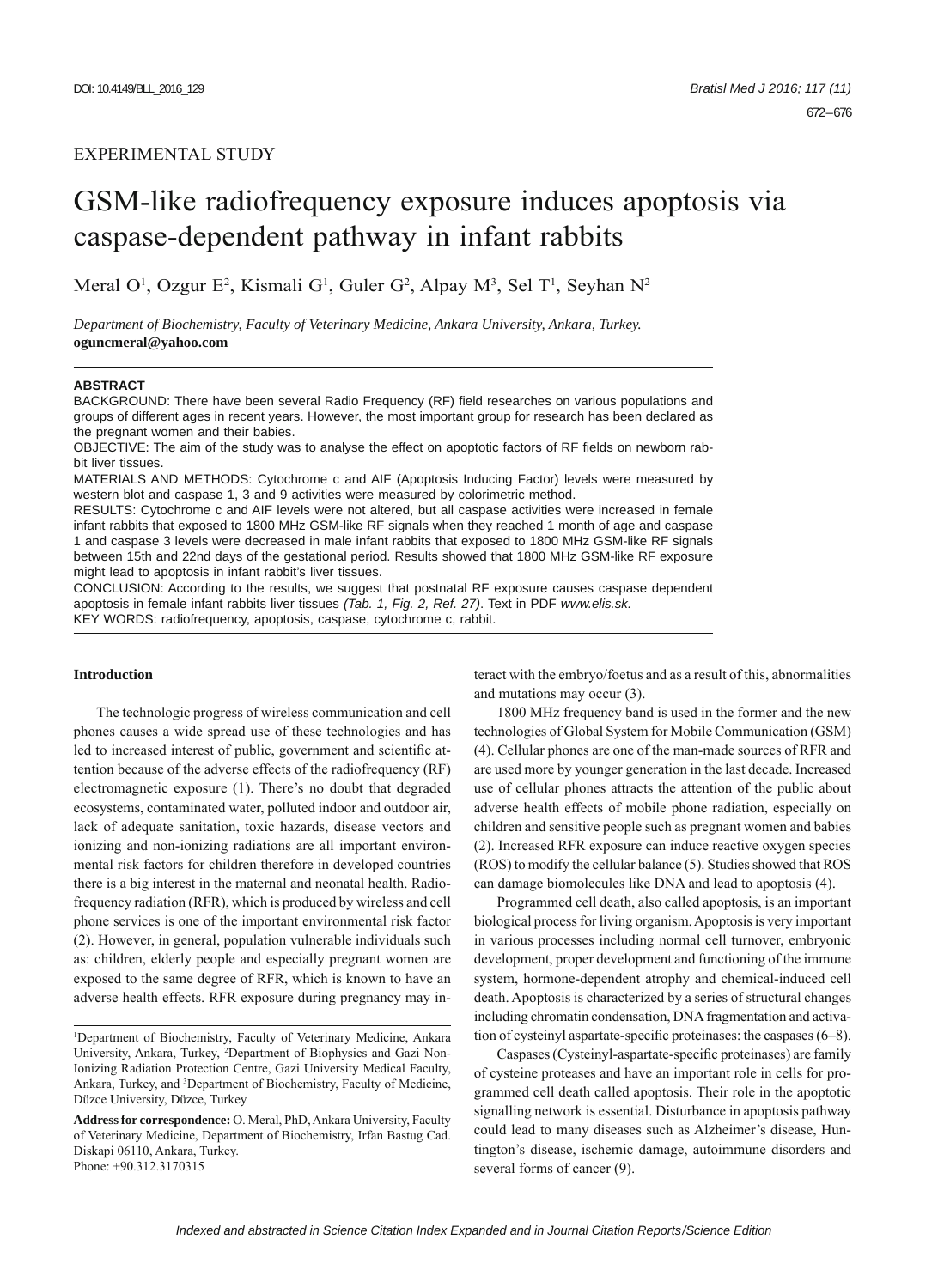The aim of the present study was to evaluate the possible apoptotic effects of whole body 1800 MHz Global System for Mobile Communications (GSM)-like RFR exposure in liver tissue of infant rabbits. The levels of apoptotic factors caspase-1, caspase-3, caspase-9 analysed by colorimetric assay, while apoptosis inducing factor (AIF) and cytochrome C were analysed by western blot method.

# **Materials and methods**

#### *Animals*

A total of 72 one-month-old female and male New Zealand white rabbits were used in this study. The animals were obtained from the Laboratory Animals Breeding and Experimental Research Centre of Gazi University. The experimental protocol was reviewed and approved by the Laboratory Animal Care Committee of Gazi University (G.U.ET-06.027). Thirty-six of the rabbits were exposed to 1800 MHz GSM-like RF radiation for 15 min/day during a week in the intrauterine period (between 15th and 22nd days of the gestational period when the transition from embryogenesis to organogenesis takes place) whereas others were not exposed.

After birth, all 72 infant rabbits were kept with their mothers until they reached one month of age. They were breastfed and their optimum growth was obtained during this one-month period. Baby rabbits aged one month were housed under the same conditions in a temperature and humidity-controlled room (20  $\pm$  1 °C, 50  $\pm$  10 % relative humidity) and 14/16 h light/dark cycle conditions. The animals were provided with tap water and standard pelletized food ad libitum except during exposure periods. Only one animal was placed in each cage during each radiofrequency radiation (RFR) exposure period, because placing more than one animal in a cage could have created stress.

#### *Experimental design*

A total of 72 one-month-old female and male New Zealand white rabbits were used (Tab. 1). Thirty-six females were exposed to RF radiation for 15 min/day during 7 days, whereas 36 males were exposed to the same level of radiation for 15 min/day during 14 days. The day after the last exposure, baby rabbits were

## **Tab. 1. Experimental design.**

| Groups                    | Prenatal | Postnatal | <b>Sex</b> |
|---------------------------|----------|-----------|------------|
|                           | Exposure | Exposure  |            |
| Group I (Sham Exposure)   |          |           | female     |
| Group $II^*$              | $^{+}$   |           | female     |
| Group III <sup>**</sup>   |          | $^{+}$    | female     |
| 幸幸幸<br>Group IV           | $^{+}$   | $^{+}$    | female     |
| Group V (Sham Exposure)   |          |           | male       |
| Group VI <sup>*</sup>     | $^+$     |           | male       |
| Group VII <sup>**</sup>   |          | $^{+}$    | male       |
| Group VIII <sup>***</sup> |          | $^{+}$    | male       |

\* Infant rabbits were exposed to 1800 MHz GSM-like RF signals in the intrauterine (IU) period (between 15th and 22nd days of the gestational period), \*\* Infant rabbits were exposed to 1800 MHz GSM-like RF signals when they reached one month of age, \*\*\* Infant rabbits were exposed to 1800 MHz GSM-like RF signals both in the intrauterine (IU) period (between 15th and 22nd days of the gestational period) and in the extrauterine (EU) period when they reached one month of age.

anesthetized and sacrificed with ketamine (35 mg/kg, i.m.) and xylazine (5–10 mg/kg, i.m.).

Female infant rabbits were randomly divided into four groups: Group I [Intrauterine exposure (–); Extrauterine exposure (–)]: Sham exposure, which means rabbits were exposed to 1800 MHz GSM-like RF signals neither in the intrauterine (IU) nor in the extrauterine (EU) periods.

Group II [Intrauterine exposure (+); Extrauterine exposure (–)]: Infant rabbits were exposed to 1800 MHz GSM-like RF signals in the IU period (between 15th and 22nd days of the gestational period).

Group III [Intrauterine exposure (–); Extrauterine exposure (+)]: Infant rabbits were exposed to 1800 MHz GSM-like RF signals when they reached one month of age.

Group IV [Intrauterine exposure (+); Extrauterine exposure (+)]: Infant rabbits were exposed to 1800 MHz GSM-like RF signals both in the IU period (between 15th and 22nd days of the gestational period) and in the EU period when they reached one month of age.

Male infant rabbits were randomly divided into four groups:

Group V [Intrauterine exposure (–); Extrauterine exposure (–)]: Sham exposure, which means rabbits were exposed to 1800 MHz GSM-like RF signals neither in the intrauterine (IU) nor in the extrauterine (EU) periods.

Group VI [Intrauterine exposure (+); Extrauterine exposure (–)]: Infant rabbits were exposed to 1800 MHz GSM-like RF signals in the IU period (between 15th and 22nd days of the gestational period).

Group VII [Intrauterine exposure (–); Extrauterine exposure (+)]: Infant rabbits were exposed to 1800 MHz GSM-like RF signals when they reached one month of age.

Group VIII [Intrauterine exposure (+); Extrauterine exposure (+)]: Infant rabbits were exposed to 1800 MHz GSM-like RF signals both in the IU period (between 15th and 22nd days of the gestational period) and in the EU period when they reached one month of age.

#### *Exposure level and quality control*

GSM-like signals in 1800 MHz frequency were formed by using a signal generator (Agilent Technologies 8648C, 9 kHz–3.2 GHz) with the integrated pulse modulation unit and horn antenna (Schwarzbeck, Doppelsteg Breitband Horn antenna BBHA 9120 L3F, 0.5–2.8 GHz). The generated power was controlled by a spectrum analyser (Agilent Technologies N9320A, 9 kHz–3 GHz) integrated to the signal generator. The signals were amplitude modulated by rectangular pulses with a repetition frequency of 217 Hz and a duty cycle of 1:8 (pulse width 0.576 ms), corresponding to the dominant modulation component of the GSM.

RFR generator provided 0.1 W (20 dBm) during the exposure period. The signal was controlled by means of the spectrum analyser connected to the signal generator, and NARDA EMR 300 and type 26.1 probe were used for measurement of the output radiation. Measurements were taken during the entire experiment and the data was saved in the computer, which was connected to the device via fibre optic cable. The evaluated data was  $14\pm0.5$  V/m. Estimated SAR value is calculated as18 mW/kg.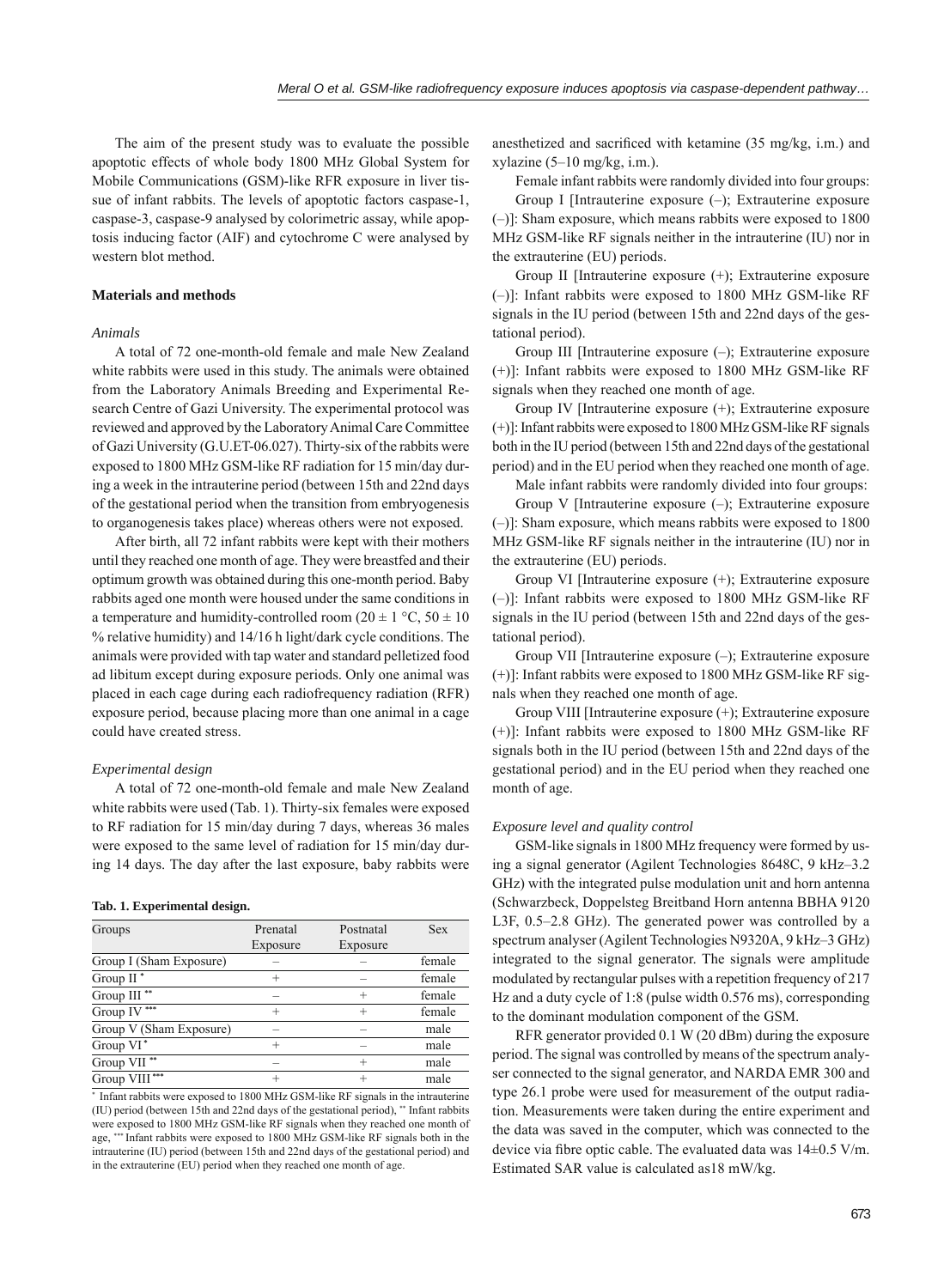## 672 – 676

# *Western blot analysis*

Rabbit liver tissues were harvested and homogenized gently in a Dounce tissue grinder (Wheaton) with RIPA lysis buffer (20 mM Tris PH 7.5, 150 mM NaCl, 1 % Triton X-100, 2.5 mM sodium pyrophosphate, 1 mM EDTA, 1 % Na3VO4, 0.5 μg/mL leupeptin, 1 mM phenylmethanesulfonyl fluoride (PMSF)) to prepare of whole cell extracts. The lysates were centrifuged at  $12,000 \times g$  at  $4 \text{ }^{\circ}$ C for 15 min and supernatant (cytosolic extract) was used. Protein concentrations were determined by a dye-metal-based colorimetric protein assay (10). Commercially available Pierce 660 nm protein assay reagent (Pierce/Thermo Scientific, Rockford, IL) which is not affected by the levels of the reducing agents. An equal amount (30 μg) of protein was applied to each well and proteins were separated in a 12 % sodium dodecyl sulphate polyacrilamide gel electrophoresis (SDS-PAGE). After electrophoresis proteins were transferred to PVDF membrane. Membrane were blocked with 3 % non-fat dry milk. Anti-mouse (Biovision, USA) cytochrome c, and antimouse monoclonal IgG AIF (Santa Cruz Biotechnology, TX, USA) were used as a primary antibody and alkaline phosphatase conjugated anti-mouse (Invitrogen, NY, USA) was used as a secondary antibody. β-actin primary antibody (Genscript, USA) was used in loading control analysis for normalization. The signal was detected on PVDF membrane by BCIP/NBT Substrate (Invitrogen, NY, USA).



**Fig. 1. Expressions of cytochrome c and AIF proteins after prenatal and postnatal GSM-Like Radiofrequency Exposure in infant rabbit liver tissues**

Membranes were scanned using densitometer (Bio-Rad, GS-800) and signal intensity was determined by Quantity One Software (Bio-Rad, CA, USA) to compare expression levels among groups. Normalized three independent experiment results were done.

#### *Caspase colorimetric assays*

Caspase 1, caspase 3 and caspase 9 colorimetric assays (Biovision, CA, USA) were performed to cytosolic extract of rabbit liver tissues using Microelisa reader (Tecan, ZH, CHE) according to the manufacturer's specifications.

#### *Statistical analysis*

Statistical comparison between the RF exposed and control groups were performed using one-way ANOVA with post hoc Duncan test. P values  $\leq 0.05$  were considered statistically significant.

# **Results**

According to the western blot analysis, expression of apoptosis regulation proteins AIF and cytochrome c levels were not significantly altered between groups. The western blot analysis results are shown in Figure 1.

Caspase results showed that caspase 1 activity was significantly increased in group III and group IV and decreased in group VI and VIII, when compared to the control. Caspase 3 activity significantly increased only in group III and decreased only in group VI when compared to the control. Caspase 9 activity significantly increased only in group III. Our data showed that all caspase activities were significantly increased in female infant rabbits group that were exposed to 1800 MHz GSM-like RF signals when they reached 1 month of age. Also caspase 1 and caspase 3 activities were significantly decreased in male infant rabbits group that were exposed to 1800 MHz GSM-like RF signals between 15th and 22nd days of the gestational period. Caspase analysis results are shown in Figure 2.

# **Discussion**



The cells of multicellular organisms are firmly regulated by controlling the rate of cell division and cell death. This process is

**Fig. 2. Caspase 1, 3, 9 activities in infant rabbit liver tissues under prenatal and postnatal GSM-Like Radiofrequency Exposure (\* p < 0.05).**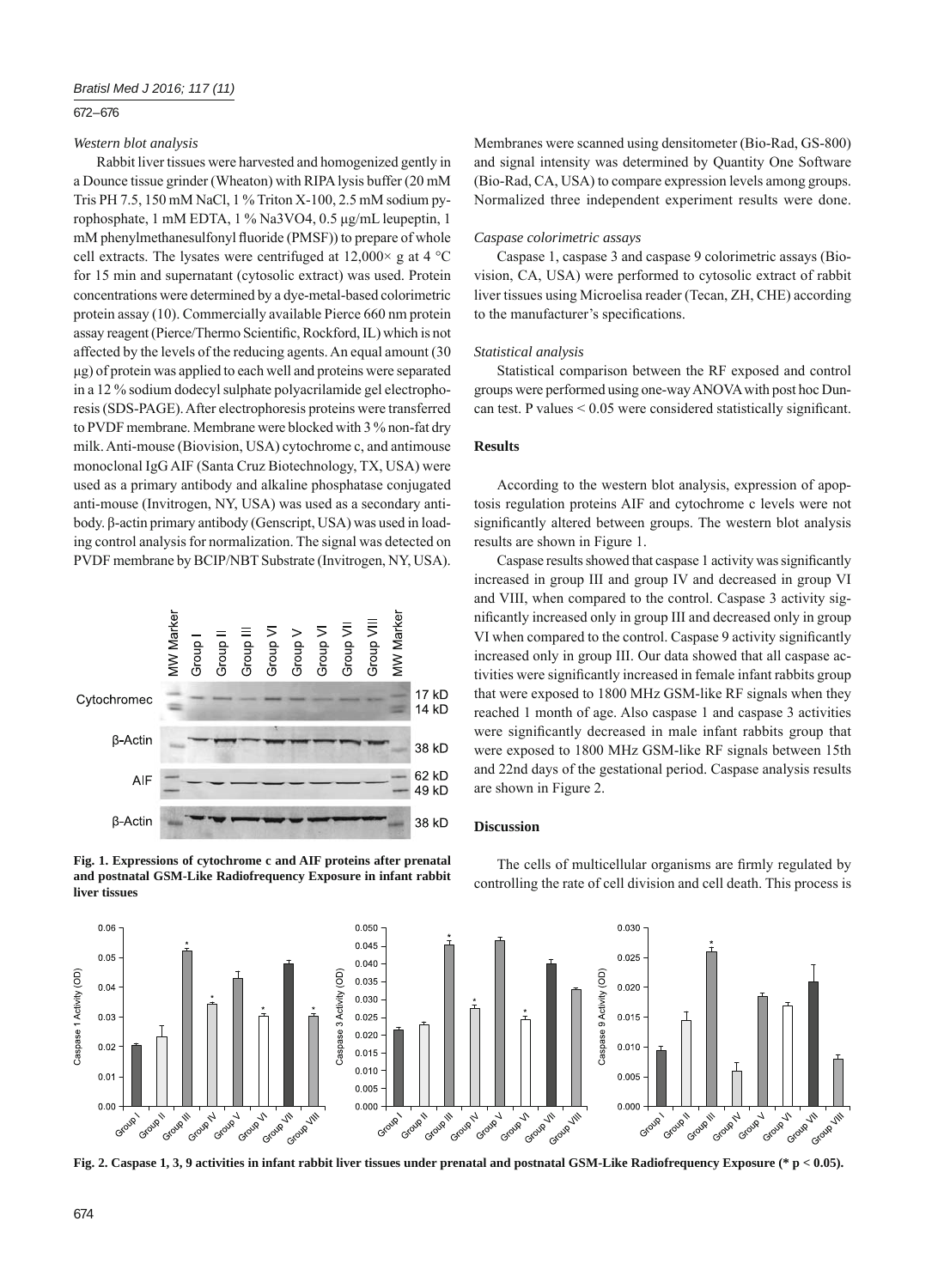essential for homeostasis and healthy development of all living organisms and called programmed cell death (PCD), or apoptosis. Apoptosis is also very useful for removing infected, damaged or potentially neoplastic cells from organism. However, the balance between cell division and apoptotic cell death is very important and too much or too little apoptotic cell death can lead to adverse biological effects (11, 12).

Apoptosis mechanism is extremely complex and in general there are two mechanisms according to whether caspases are involved or not. These pathways are known as caspase-dependent and caspase-independent pathways. Caspase-3 and caspase-9 usually participate in caspase dependent apoptotic pathway and apoptosis inducing factor (AIF) is the major important pro-apoptosis factor for caspase independent apoptotic pathway (13).

Apoptosis can occur through the activation of caspase dependent or caspase independent pathways. Apoptosis inducing factor (AIF) was discovered as the first caspase independent pathway mediated protein and plays an important role inducing nuclear chromatin condensation as well as large-scale DNA fragmentation (14, 15). In our study, no significant differences in AIF levels between the groups were observed. This finding suggested that, RF exposure might not cause apoptosis via caspase independent pathway in infant rabbit liver tissues.

In recent years there have been numerous studies about interactions between RF fields and apoptosis process. In vitro studies showed that different types of cells and different RF fields gave different results. For example, in vitro studies showed that RF fields did not induce apoptosis in lymphoblastoid cells (16), peripheral blood mononuclear cells (17), human lymphocytes (18), and yet in human epidermoid cancer cells (19) and colon cancer cells (20) apoptosis induced by RF.

In multicellular organism, a caspase dependent apoptotic pathway is initiated by cytochrome c release from mitochondria. As a result of this a series of reactions leads to activation of caspase 9, then series of effector caspases like caspase 3 and finally apoptotic cell death occurs (21). However, recent studies had indicated that caspase 9 activation was also mediated by cytochrome c independent mechanisms (22–25). Also studies showed that apoptosis was triggered by oxidative stress (12). Ozgur et al demonstrated that postnatal RF exposure caused oxidative stress in infant female rabbits, but not in infant male rabbits (2). Also Guler et al showed that radiofrequency radiation exposure provoked apoptosis in different rabbit tissues (26). Another study performed by Yilmaz et al on rat cerebral tissues and it was pointed out that Radiofrequency radiation exposure had effect on apoptosis (27). In the present study cytochrome c levels were not altered, but different caspase levels were observed between the groups. All caspase activities were increased in female infant rabbits that exposed to 1800 MHz GSM-like RF signals when they reached 1 month of age. In male infant rabbits that were exposed to 1800 MHz GSM-like RF signals between 15th and 22nd days of the gestational period only caspase 1 and 3 levels were decreased, caspase 9 levels were not altered. These results showed that postnatal RF exposure (without prenatal) caused caspase dependent apoptosis in female infant rabbit's liver tissues.

In conclusion; the current study demonstrated the effects of prenatal and postnatal GSM-like radiofrequency exposure in infant rabbit liver tissues. We found that all caspase activities were significantly increased in female infant rabbit tissues that were exposed to 1800 MHz GSM-like RF signals during postnatal period. According to the results, we suggest that postnatal RF exposure caused caspase dependent apoptosis in female infant rabbit's liver tissues.

#### **References**

**1. Meltz ML.** Radiofrequency exposure and mammalian cell toxicity, genotoxicity, and transformation. Bioelectromagnetics 2003; S6: 196–213.

**2. Ozgur E, Kismali G, Guler G et al.** Effects of prenatal and postnatal exposure to gsm-like radiofrequency on blood chemistry and oxidative stress in ınfant rabbits, an experimental study. Cell Biochem Biophys 2013; 67: 743–751.

**3. Kismali G, Ozgur E, Guler G, Akcay A, Sel T, Seyhan N.** The influence of 1800 MHz GSM-like signals on blood chemistry and oxidative stress in non-pregnant and pregnant rabbits. Int J Radiat Biol 2012; 88 (5): 414–419.

**4. Hou Q, Wang M, Wu S et al.** Oxidative changes and apoptosis induced by 1800-MHz electromagnetic radiation in NIH/3T3 cells. Electromagn Biol Med 2015; 34 (1): 85–92.

5. Consales C, Merla C, Marino C, Benassi B. Electromagnetic fields, oxidative stress, and neurodegeneration. Int J Cell Biol 2012; 2012: 683897.

**6. Kerr JFR, Wyllie AH, Currie AR.** Apoptosis: A basic biological phenomenon with wideranging implications in tissue kinetics. Br J Cancer 1972; 26: 239–257.

**7. Nicholson DW, Thornberry NA.** Caspases: killer proteases. Trends Biochem Sci 1997; 22 (8): 299–306.

**8. Elmore S.** Apoptosis: A review of programmed cell death. Toxicol Pathol 2007; 35: 495–516.

**9. Cohen GM.** Caspases: The executioners of apoptosis. Biochem J 1997; 326: 1–16.

**10. Antharavally BS, Mallia KA, Rangaraj P, Haney P, Bell PA.** Quantitation of proteins using a dye-metal-based colorimetric protein assay. Anal Biochem 2009; 385 (2): 342–345.

**11. Alberts B, Johnson A, Lewis J, Raff M, Roberts K, Walter P (Eds).** Molecular biology of the cell. New York: Garland Science, 2007: 1–1464.

**12. Kannan K, Jain SK.** Oxidative stress and apoptosis. Pathophysiology 2000; 7 (27): 153–163.

**13. Homgmei Z.** Extrinsic and intrinsic apoptosis signal pathway review. 3–22. In: Ntuli TM (Eds). Apoptosis and medicine. Croatia: InTech, 2012.

**14. Lu CX, Fan TJ, Hu GB, Cong RS.** Apoptosis-inducing factor and apoptosis. Acta Biochim Biophys Sin 2003; 35 (10): 881–885.

**15. Norberg E, Orrenius S, Zhivotovsky B.** Mitochondrial regulation of cell death: Processing of apoptosis-inducing factor (AIF). Biochem Biophys Res Commun 2010; 396: 95–100.

**16. Hook GJ, Zhang P, Lagroye I et al.** Measurement of DNA damage and apoptosis in Molt-4 cells after in vitro exposure to radiofrequency radiation. Radiat Res 2004; 161: 193–200.